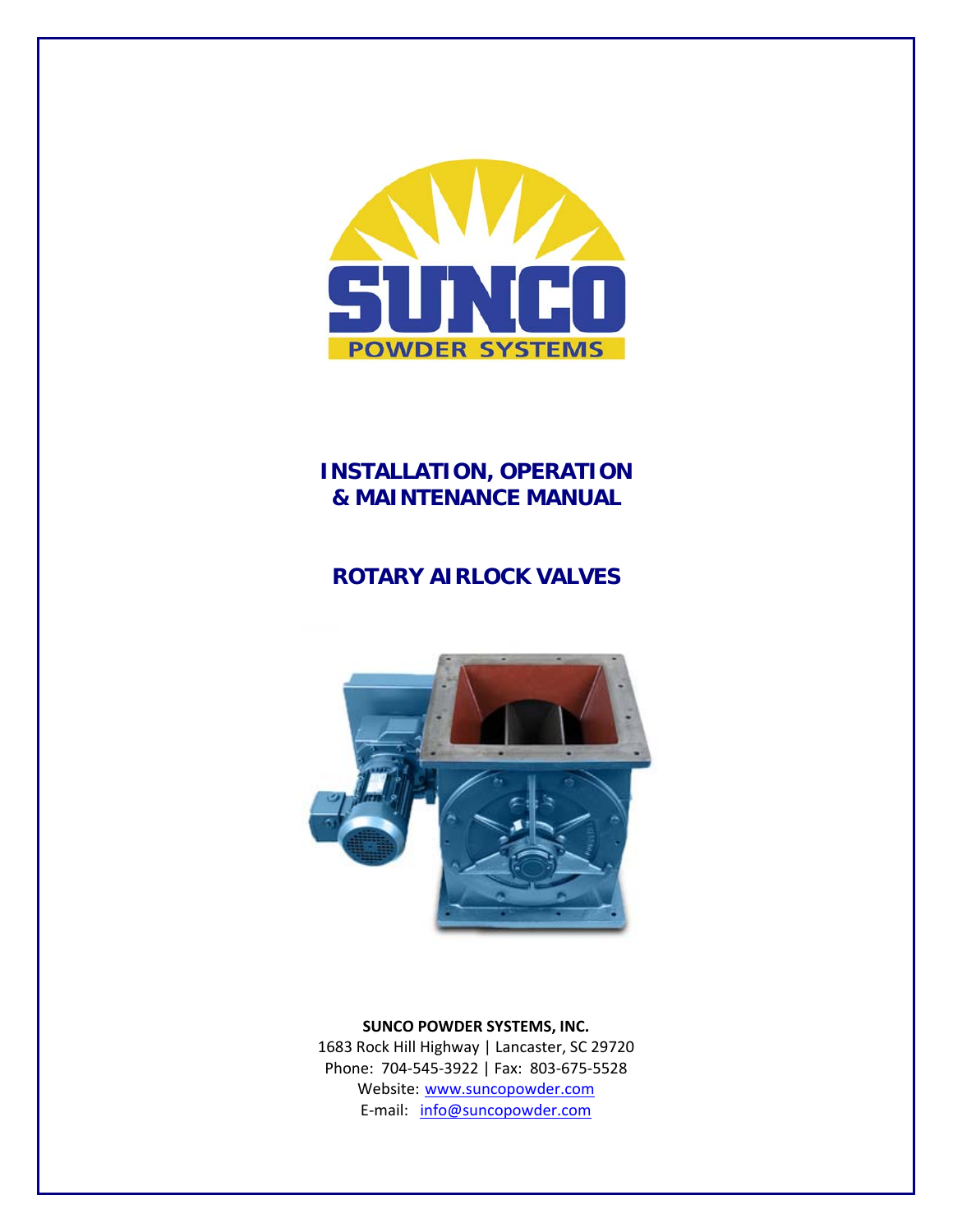## **TABLE OF CONTENTS**

#### Page Subject

- 3 Safety Precautions and Warnings
- 4 Warning Label/Serial Nameplate Examples
- 5 General Description of Valve Components
	- Rotors
	- **Bearings**
	- Shaft Seals
	- Drive
- 6 Installation
- 6 Lubrication and Recommended Oil Grade
- 7 Start-Up Procedures
- 8 General Maintenance
- 9 Motor, Drive, Sprockets & Chain
- 10 Adjustment of Open-End Rotor
- 11 Quick Release Rotor
- 10 Rotor Removal (Other Than Quick Release)
- 11 Rotor Tip Replacement and Adjustment
	- Open-End Rotor (with Standard Clearances)
	- Open-End Rotor (with Non-Standard Clearances)
	- Closed-End Rotor (with Standard Clearances)
	- Closed-End Rotor (with Non-Standard Clearances)
- 12 Air Purged Gland
- 13 Special Remarks
	- Rotor/Body/End Cover Contact
	- Air Loss Across Rotary Valves
- 14 Spare Parts List
- 15 Troubleshooting Guide
- 16 Valve Data Sheet (for future applications)
- 17-19 Supplemental Drawings
	- A. Typical Rotor Centralizing System with Disc Spring
	- B. Sectional View of Quick Release Rotor
	- C. Exploded Rotary Valve View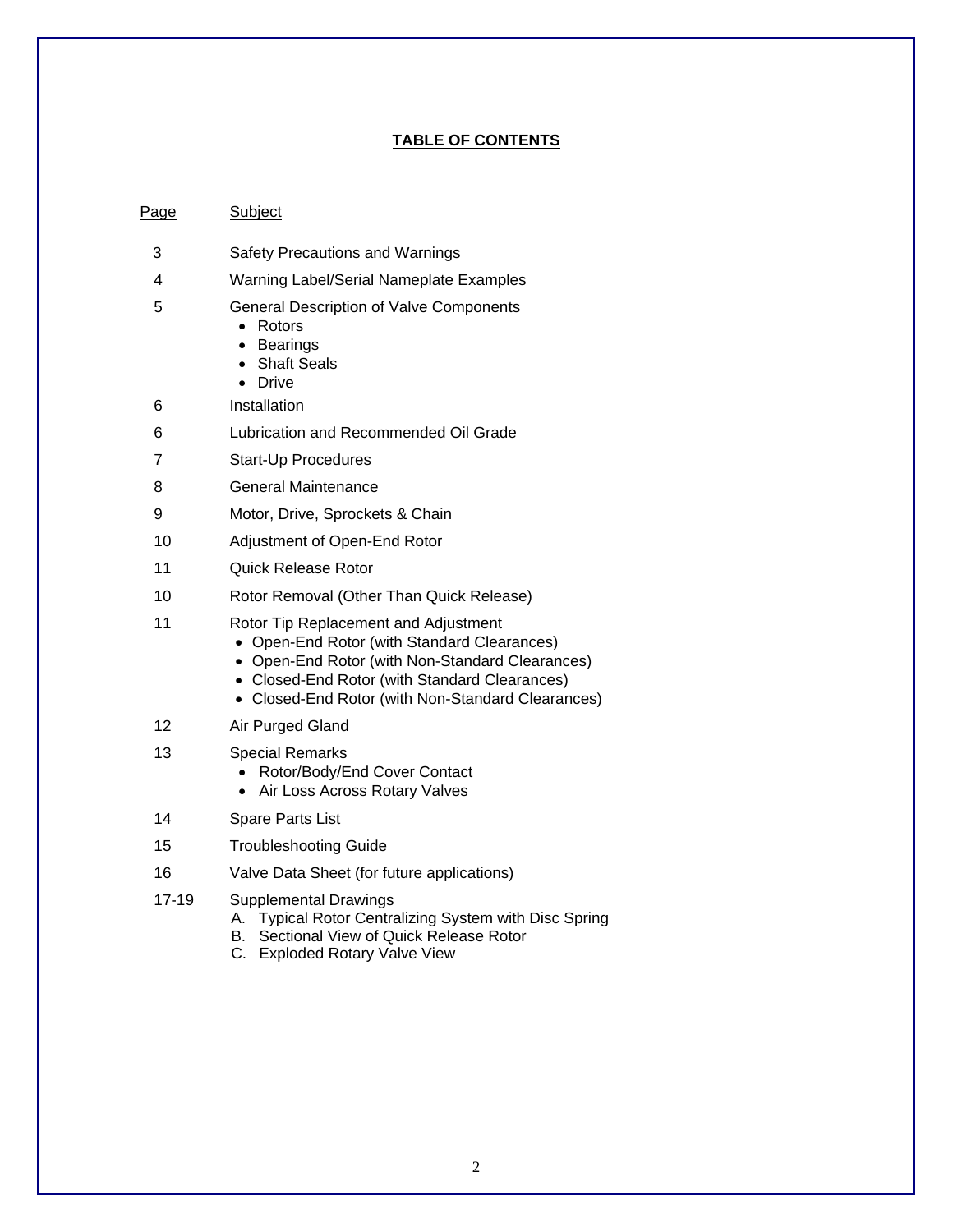## **SAFETY PRECAUTIONS & WARNINGS (Required To Be Read By All Personnel)**

As with all machinery, it is very important every issue pertaining to safety is fully observed. Rotary Valve safety begins with a plan that considers every possible danger and potential hazard.

Operating and maintenance personnel should be thoroughly trained in safe operating procedures, recognition of possible hazards and maintenance of a safe area around the rotary valve.

The following Safety Guidelines should be followed. These are guidelines only and compliance with safety standards – local, state and federal, including OSHA – is the responsibility of the user of the Rotary Valve.

- 1. Maintain a safety program for all operating personnel.
- 2. Only qualified and/or approved personnel should undertake the installation, start-up and maintenance of the Rotary Valve.
- 3. All operating personnel should be advised of the location of all emergency controls and safety devices. Clear access should be made to these controls and devices.
- 4. **ALWAYS** disconnect and isolate the power source prior to conducting any maintenance on the valve. The supply to the gearmotor must be "locked out" to prevent accidental motor start up.
- 5. **NEVER** operate the Rotary Valve with the chain guard removed.
- 6. **NEVER** install the Rotary Valve with the inlet and/or outlet exposed. If the inlet and/or outlet need to be open, guards are required and are available from SUNCO.
- 7. **NEVER** touch the valve internals with hands, fingers or any type of unblocking rods.
- 8. **NEVER** stick your hand, fingers or any body part into the valve inlet and/or outlet opening.
- 9. Rotary Valves are harmless if procedures are followed. Following all procedures fully will prevent damage to: 1) the valve, 2) your clothing, 3) your tools, and 4) Most importantly – To Your Personnel.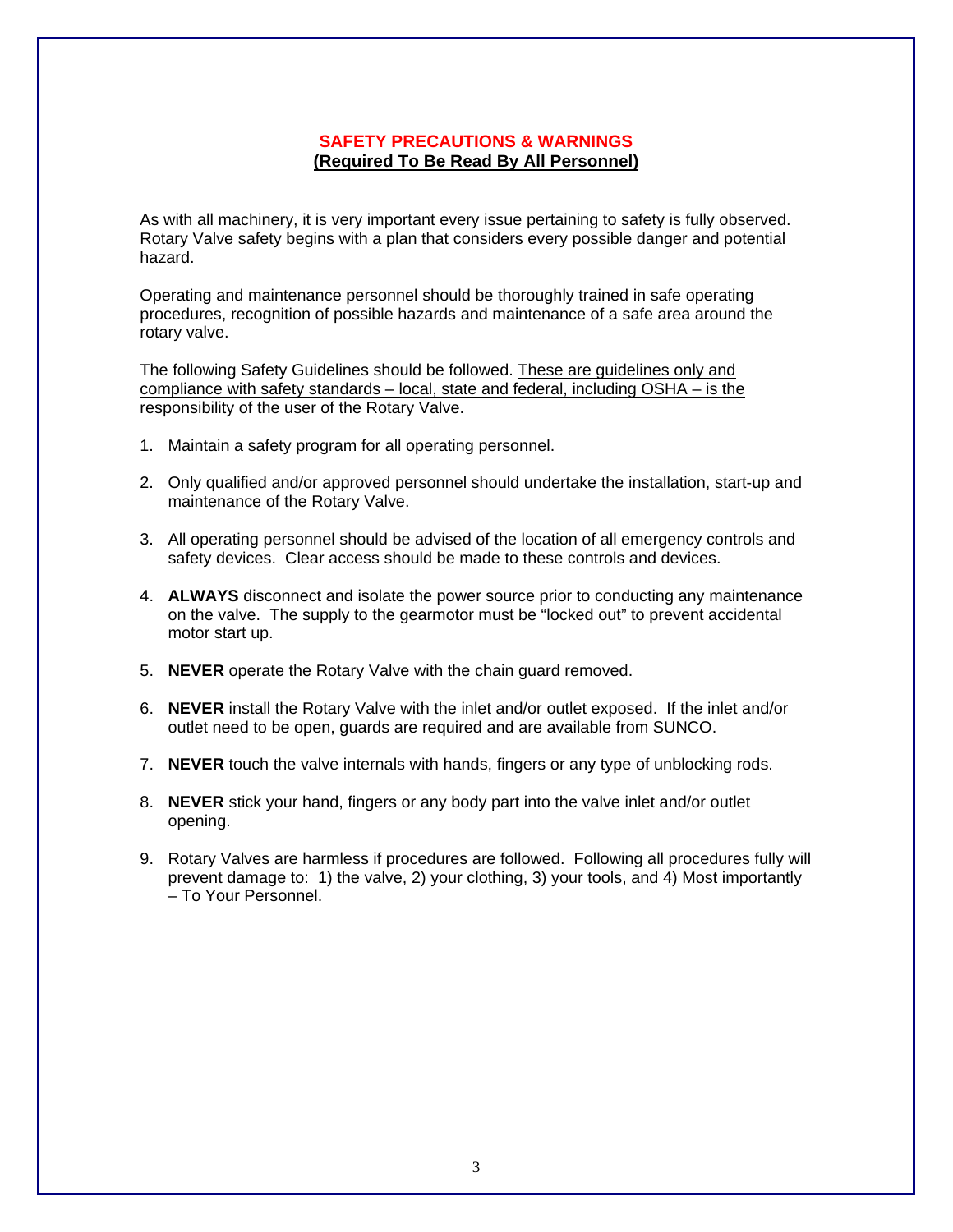## **Warning Label/Serial Tag Nameplate Examples**



**Label 1** Example of the Warning Label attached to the Rotary Valve guard



**www.suncopowder.com** 

**Tag 1** Example of the Serial Tag Nameplate attached to the motor mounting plate or guard.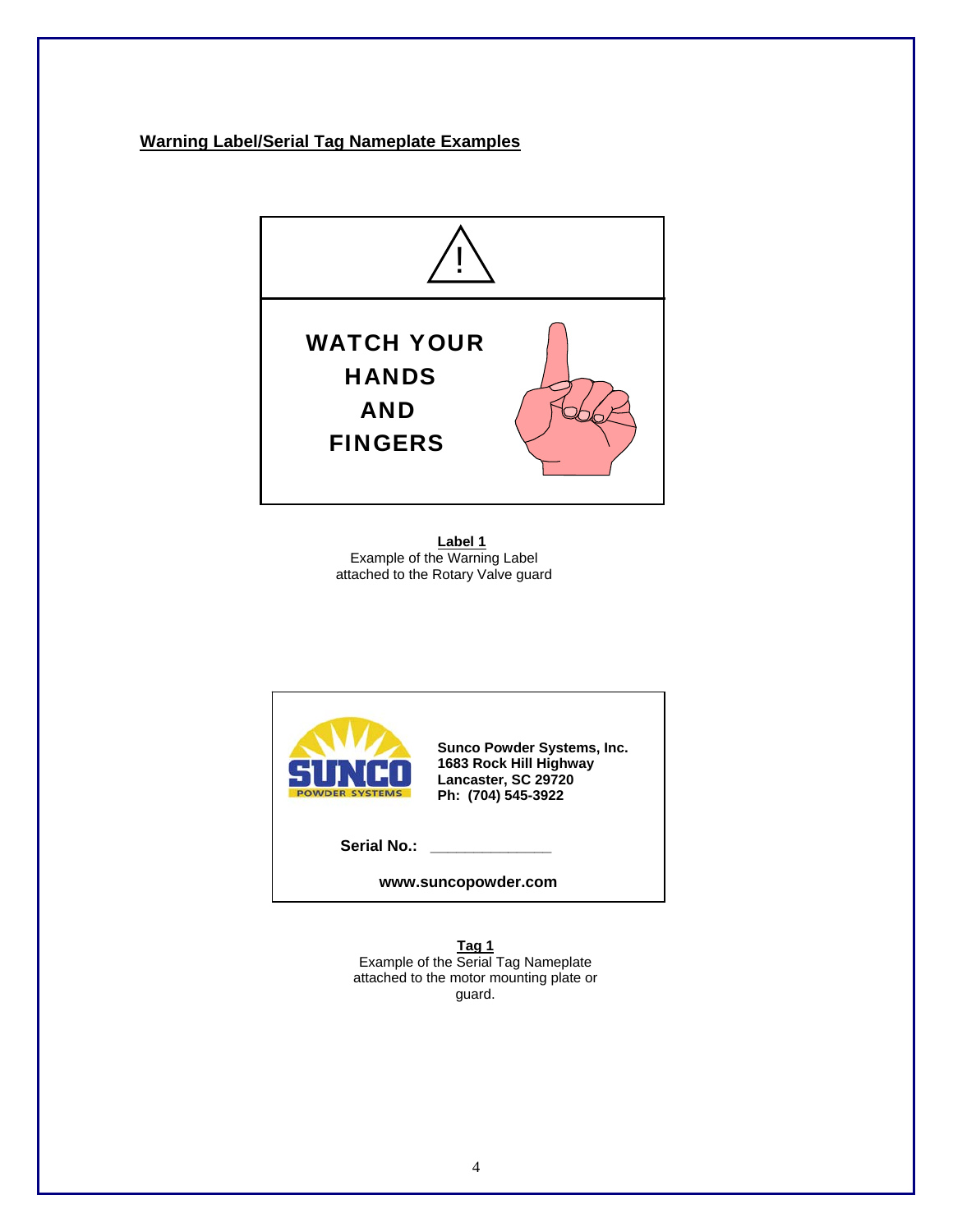#### **General Description of Valve Components**

The SUNCO Rotary Valve is of all metric construction with fasteners of metric thread. The body is constructed of heavy-duty cast iron, stainless steel or aluminum material. The end covers are of similar metal and are spigot-located into the valve body for ensure concentricity.

## **Rotors**

All rotors are fully fabricated, precision-machined and are available in a variety of materials of construction. There are two main rotor types offered:

- a) Open-End Rotor: This is the most common design offered. The rotor utilizes 6 or 8 vanes and the rotor tips can be fixed, adjustable and replaceable or beveled. The rotor pockets can be "shallow pocket" design, scalloped and or Teflon coated.
- b) Closed-End Rotor: This design allows the material to be held within the rotor pocket, thus minimizing contact with the end covers. A closed-end rotor is most commonly used on application where material abrasion is a concern. These type rotors can also utilize fixed, adjustable and replaceable or beveled tip designs.

#### **Bearings**

Sealed for life ball type, rigged outboard in raised boss of end covers and positioned by circlip.

#### **Shaft Seals**

Aluminum of cast iron gland follower with pressurizing PTFE packing.

### **Drive**

The valve is chain-driven from a gearmotor, which is side mounted to the valve body. The chain drive consists of a taperlock sprocket and heavy-duty roller chain, supplied in a completely enclosed OSHA guard. Also available are variable speed motors, direct drive, inverter duty, explosion proof and air-operated designs.

All SUNCO Rotary Valves are tested prior to shipment and are ready for installation when received by the end user. It is critical that is the valve will be held in storage, that it is stored in a clean, dry atmosphere with the inlet and outlet fully sealed to prevent ingestion of dust, dirt, moisture, etc. The machined shaft and flanges must also be given a light coat of mineral oil monthly to prevent the formation of rust.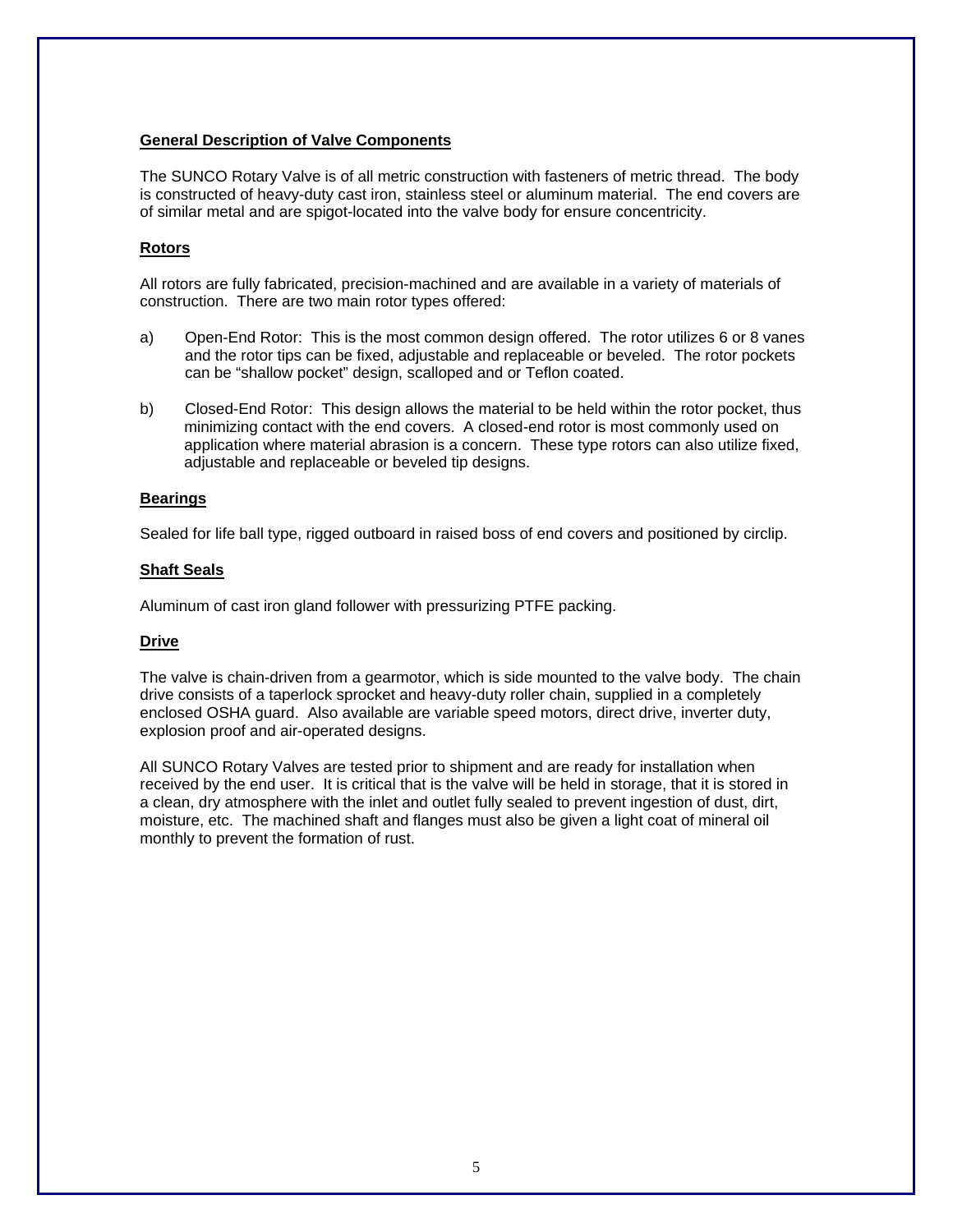#### **Installation**

The wiring of the electric motor to power the valve should be in accordance with the instructions supplied in or on the conduit box. It is very important that you do not perform any work on the valve while the power is connected.

It is important that the valve mating flanges are perfectly flat and level, as any distortions or stresses imposed on the valve could, because of the close tolerances within the body (.10 to .15 mm), jam the rotor.

The valve must NOT be installed at an incline as this may inhibit performance and will void the valve warranty. After bolting up the valve, be sure that the rotor freely rotates. Valve direction must be clockwise.

Gaskets are not typically supplied with the valve. However these are available upon request at an additional charge.

Before start-up, check the chain tension and adjust as necessary.

Also, before running the valve, all approach equipment (i.e. hopper, ducting, screw feeder, etc.) should be thoroughly cleaned and checked to be free of foreign matter, since serious damage to the valve internals could result. Weld spatter, weld rod ends, bolts, wood, etc., are regular problems and are not covered by the valve warranty.

#### **Lubrication**

Most gearboxes are shipped dry; therefore every unit MUST be checked and filled with the appropriate grade of oil as stated below. Before starting up, remove the oil filler plug and fill with the proper oil until the correct level is shown in the oil level window. Allow the oil to settle and then replace the oil filler plug. Be sure to keep the breather holes clear at all times. If these become blocked, pressure may build up due to surging oil, which can result in leakage through the seals.

Approximately one month after start-up, drain the oil from the gearbox, flush and refill with new oil. Thereafter, the oil should be changed after every 1500 hours of operation or more often in severe operating conditions.

#### Recommended Oil Grades:

| Castrol          | Shell     | Texaco           | <b>Mobile</b>    | <b>BP</b>         |  |  |
|------------------|-----------|------------------|------------------|-------------------|--|--|
| <b>Companies</b> | Group     | <b>Companies</b> | <b>Companies</b> | Group             |  |  |
| Alpha            | Omala Oil | Meropa           | Mobilgear        | <b>BP</b> Energol |  |  |
| SP 220           | 220       | 220              | 630              | GR XP 220         |  |  |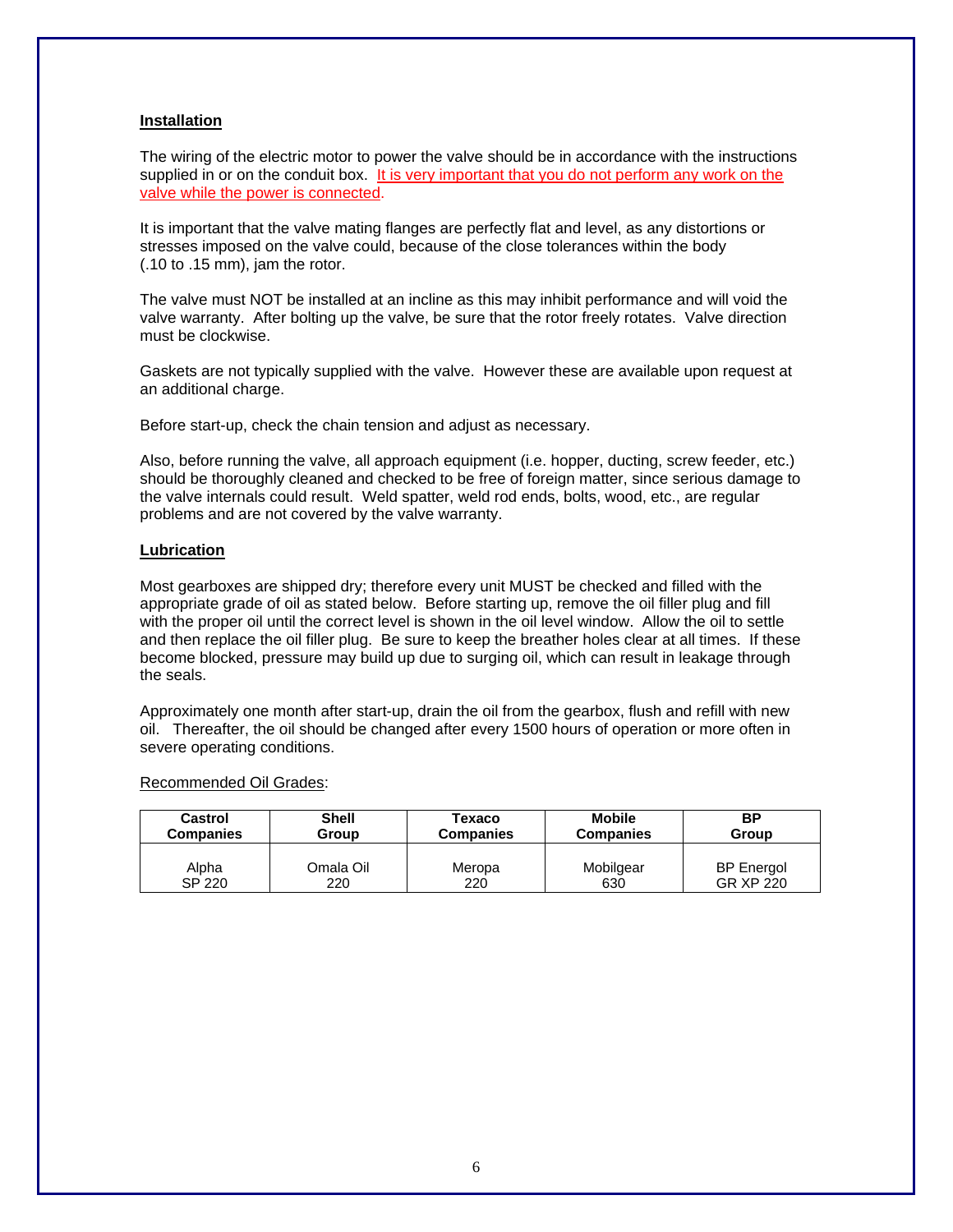#### **Start-Up Procedures**

With the valve inlets and outlets fully protected to ensure safety, power should now be supplied to the drive motor and the motor should be jogged to ensure clockwise rotation when looking at the drive gearmotor output shaft.

With chain tension having previously been checked and adjusted, the guard cover must now be re-installed. Remember never run the valve with the chain cover removed.

Tighten gland followers where rotor shaft protrudes from the end covers. If valve has been provided with air purge to the glands, clean and dry air 1-2 PSI above the valve internal pressure should now be applied.

With the chain cover on and the inlet and outlet shielded, the valve should run for approximately 15 minutes before conveying any material. This will re-verify that foreign objects are not present in the system.

Isolate the power, check the tension of the gland followers, adjust if required or add additional packing to maintain a good seal, always ensure the gap to the rotor shaft is a maximum 10mm. Remember to misalign the packing joins to avoid leaks.



Before (note the tight gland gap)

The valve is now ready for production

After (note extra 4<sup>th</sup> layer of packing added)

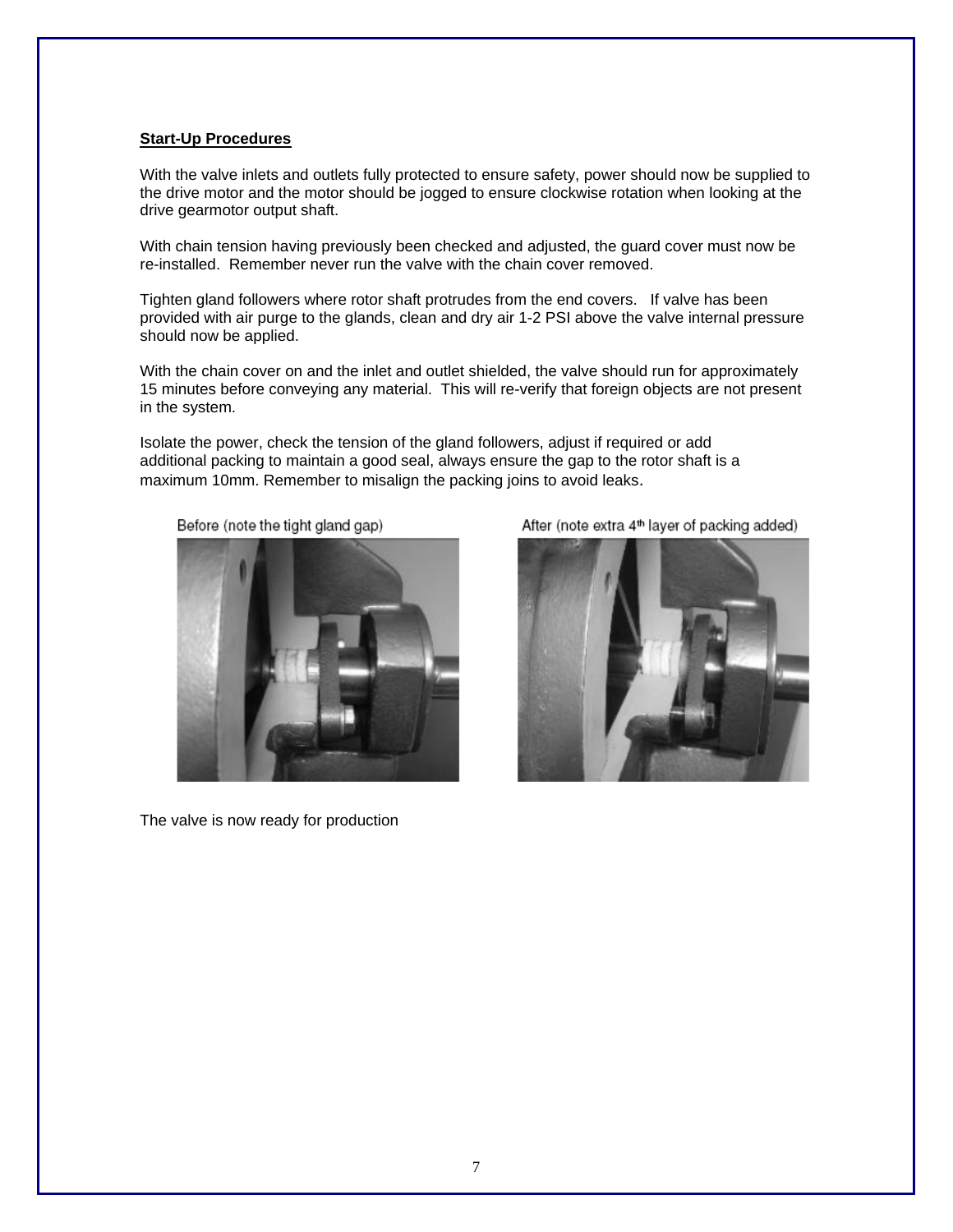#### **General Maintenance**

#### **Always isolate the power before beginning any work on the valve.**

It is recommended that the complete Rotary Valve be dismantled for cleaning, inspection and overhaul as necessary at regular intervals.

The interval between such routine overhauls will vary between the product being handled and total operating time. To a large degree, the rate of wear for a particular application would be best gauged by practical experience.

Adjustment to the rotor shaft glands should be made with the unit in a stationary position and with the power "off", taking care to ensure that the gland is pulled up evenly and to no greater extent then the amount necessary to prevent leakage.

The importance of gland maintenance cannot be overstressed since a leak-proof gland allows no flow through of dust particles and consequently eliminates wear due to erosion.

If normal running adjustment is insufficient to prevent leakage or gives rise to continual overheating, then the lipseals should be completely replaced.



*Packing Gland Detail* 

Any maintenance apart from the planned overhaul should be covered by frequent inspection and attention to the rotor shaft glands, reduction gear lubrication and lubrication of the motor drive chain and chain sprockets (if chain driven).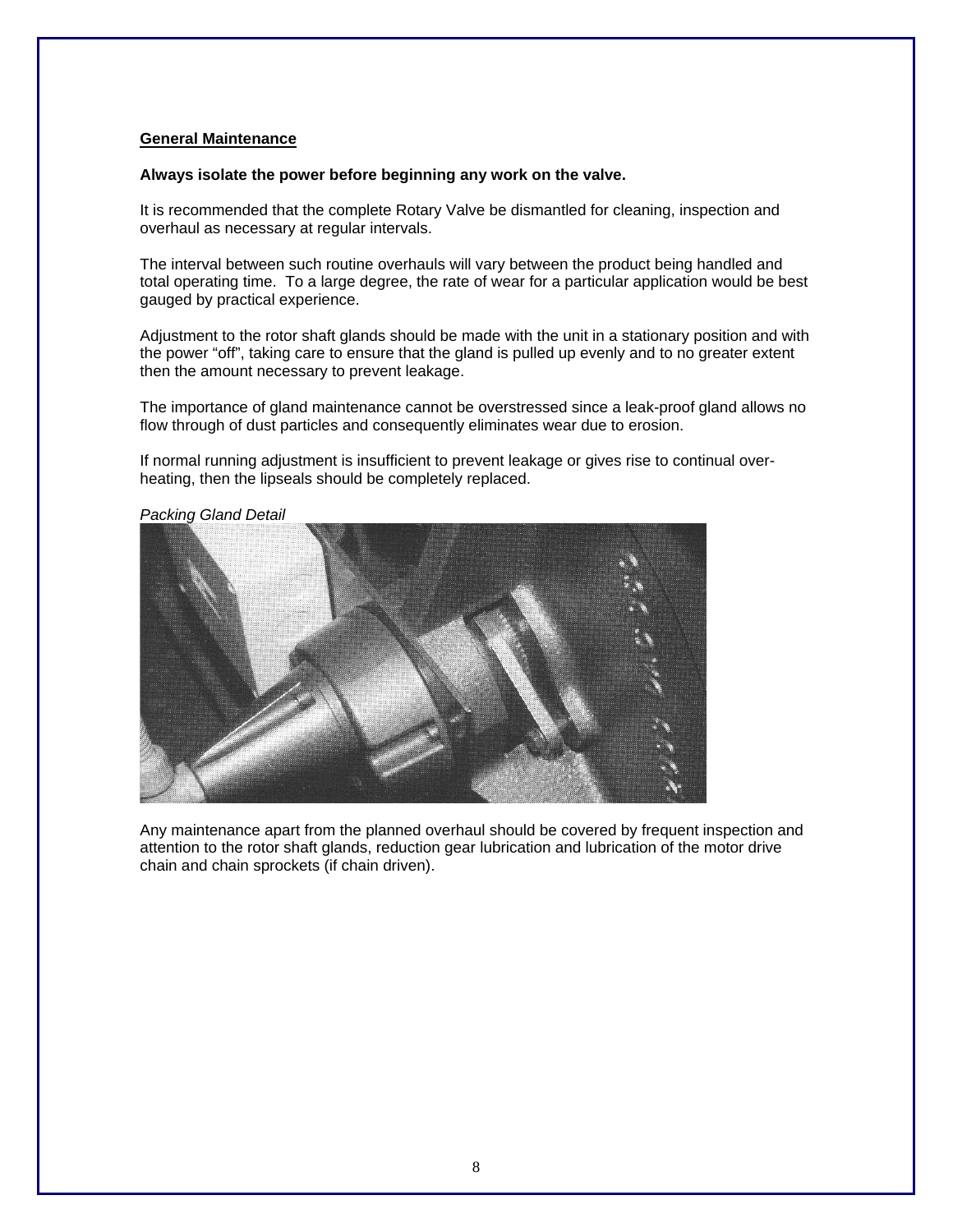#### **Motor, Drive, Sprockets and Chain**

With the power "off", remove the chain cover and inspect the rotor and rotor shaft sprockets. Examine the sprocket teeth for signs of wear and replace if necessary.

When replacing the sprockets and drive chain, be sure that the sprockets are correctly aligned and that the chain tension is correct.

With one straight length of chain reasonably taut, it should be possible to manually flex the trailing length a total of 12-15 mm  $(1/2 - 5/8)$ .

Adjustment to vary the distance between the sprocket centers and therefore the chain tension, is provided for in the motor mounting arrangement where the nuts can be adjusted on studs and ineffect jacking in/out gearmotor.

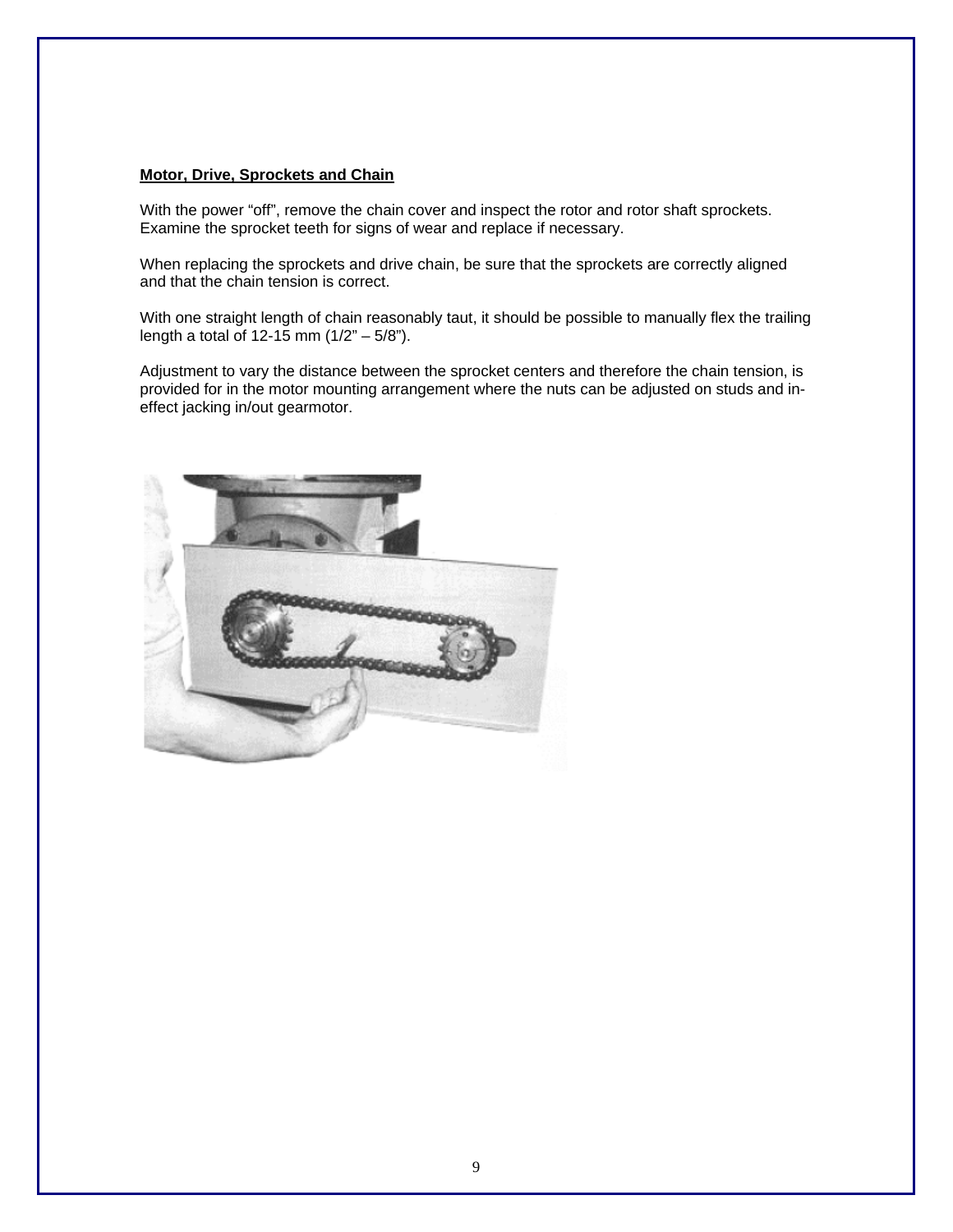#### **Adjustment of Open-End Rotor (See "Drawing A")**

On Rotary Valves fitted with open-end rotors, a system of rotor centralization by means of disc springs is used to simplify the adjustment.

At the drive end of the rotor shaft, disc springs are fitted between the bearing and a circlip on the rotor shaft. This has the effect of pulling the rotor towards the drive end of the valve.

The non-drive end of the rotor shaft is fitted with an adjusting bolt and washer against the bearing. By turning the bolt clockwise, the rotor shaft is drawn towards the non-drive end against the spring load, therefore allowing fine adjustment to be made to centralize the rotor within the body assembly.

#### **Quick-Release Rotor (See "Drawing B")**

To remove the rotor:

a) With the power "off" and working on the non-drive end valve and cover, undo the thumbnuts which hold the cover to the body. The rotor will draw out of the body as the end cover is withdrawn.

To refit the rotor:

b) Slide the rotor into the valve body with the slot of the rotor shaft inline with the peg of the drive shaft. Ease the shaft through the drive side gland and rotate the rotor slightly until you feel the slot engage the peg. Refit the end cover retaining nuts and check the drive end cover gland. Tighten as necessary. Also check the non-drive end cover gland.

#### **Rotor Removal (Other Than Quick Release)**

To remove the rotor from the body of the valve, follow these procedures:

- 1. Disconnect all electrical power to the valve.
- 2. Remove the chain guard cover by removing the cover nut. Then disconnect the chain drive and remove both sprockets. A gentle tap with a rubber hammer on the sprocket should free it.
- 3. Remove the back plate of the guard by unscrewing the (5) setscrews holding the plate to the base plate and drive end cover.
- 4. Working on the non-drive end of the valve cover, undo the setscrews holding the cover to the body. Insert two of these setscrews into the jacking hole and tighten to remove the cover. The rotor may also come out at this time.
- 5. If the rotor is not already removed, carry out the same procedures described in Item 4 on the drive end of the valve cover or with "pullers", push the rotor through the bearings and release.
- 6. The rotor can then be checked, repaired or replaced.

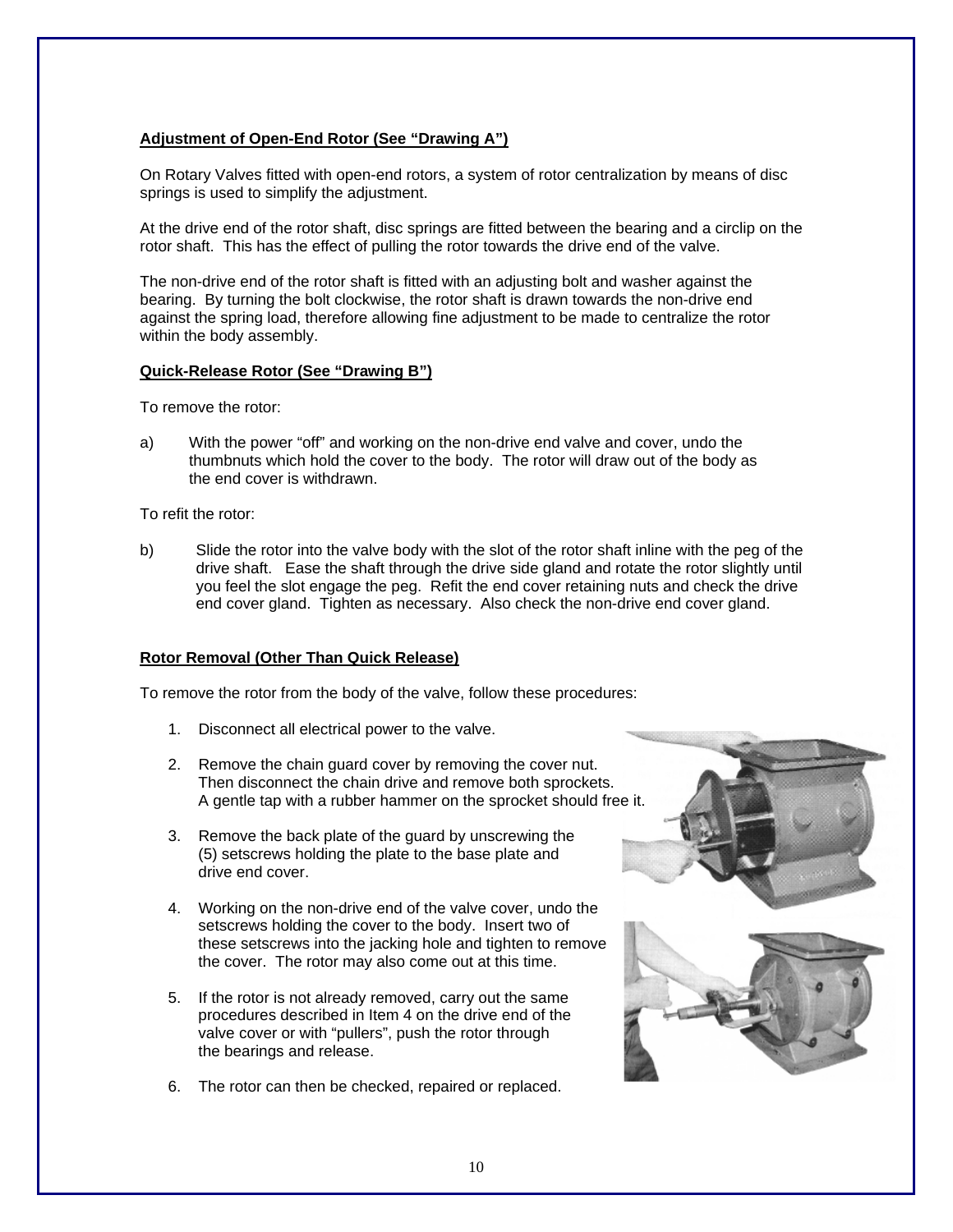#### **Rotor Tip Replacement and Adjustment**

#### **1. Open-End Rotor (Standard Clearances)**

- a) Remove the rotor using the appropriate method (see "Rotor Removal" section above)
- b) Remove the old blades, marking the face of the fixed vane from which they were removed to ensure the new blades are fitted in the correct position.
- c) Fit the new blades so they are at the bottom of their radial adjustment limit. Ensure each blade is centered to the rotor vane fixings only.
- d) Refit the rotor back into the valve body, replace the end cover and ensure the bearing retainer is on the non-drive end side.
- e) The blades should now be set and the rotor centralized using the appropriate method (see "Rotor Removal" section above).
- f) Using feeler gauges, adjust one blade through the inlet to give a radial clearance of  $0.1 0.125$ mm  $(0.004<sup>n</sup> - 0.005<sup>n</sup>)$ . This clearance should be taken at both ends of the blade. The rotor should then be turned by hand and the blade clearance checked in the inlet area. Repeat this process until all the blades are set correctly.
- g) Rotate the rotor by hand using some form of crank handle to ensure it is rotating freely.

#### **2. Open-End Rotor (Non-Standard Clearances)**

The term "non-standard" covers all rotors that have been machined for elevated material temperatures, special clearances for sugar, detergent, etc., and any special requested clearances. In any of these cases, Sunco should be consulted for correct clearances.

#### **3. Closed-End Rotor (Standard Clearances)**

- a) Remove the rotor using the appropriate method (see "Rotor Removal" section above)
- b) Remove the old blades, marking the face of the fixed vane from which they were removed to ensure the new blades are fitted in the correct position.
- c) Fit the new blades so they are at the bottom of their limit and tighten.
- d) Using a straight edge resting across both end discs, bring the leading edge of the tip level with the bottom of this straight edge. Repeat this with all the tips.
- e) Refit the rotor back into the valve body and replace the end cover.
- f) Turn the rotor by hand using some form of crank handle to ensure it rotates freely.

#### **4. Closed-End Rotor (Non-Standard Clearances)**

The term "non-standard" covers all rotors that have been machined for elevated material temperatures, special clearances for sugar, detergent, etc., and any special requested clearances. In any of these cases, Sunco should be consulted for correct clearances.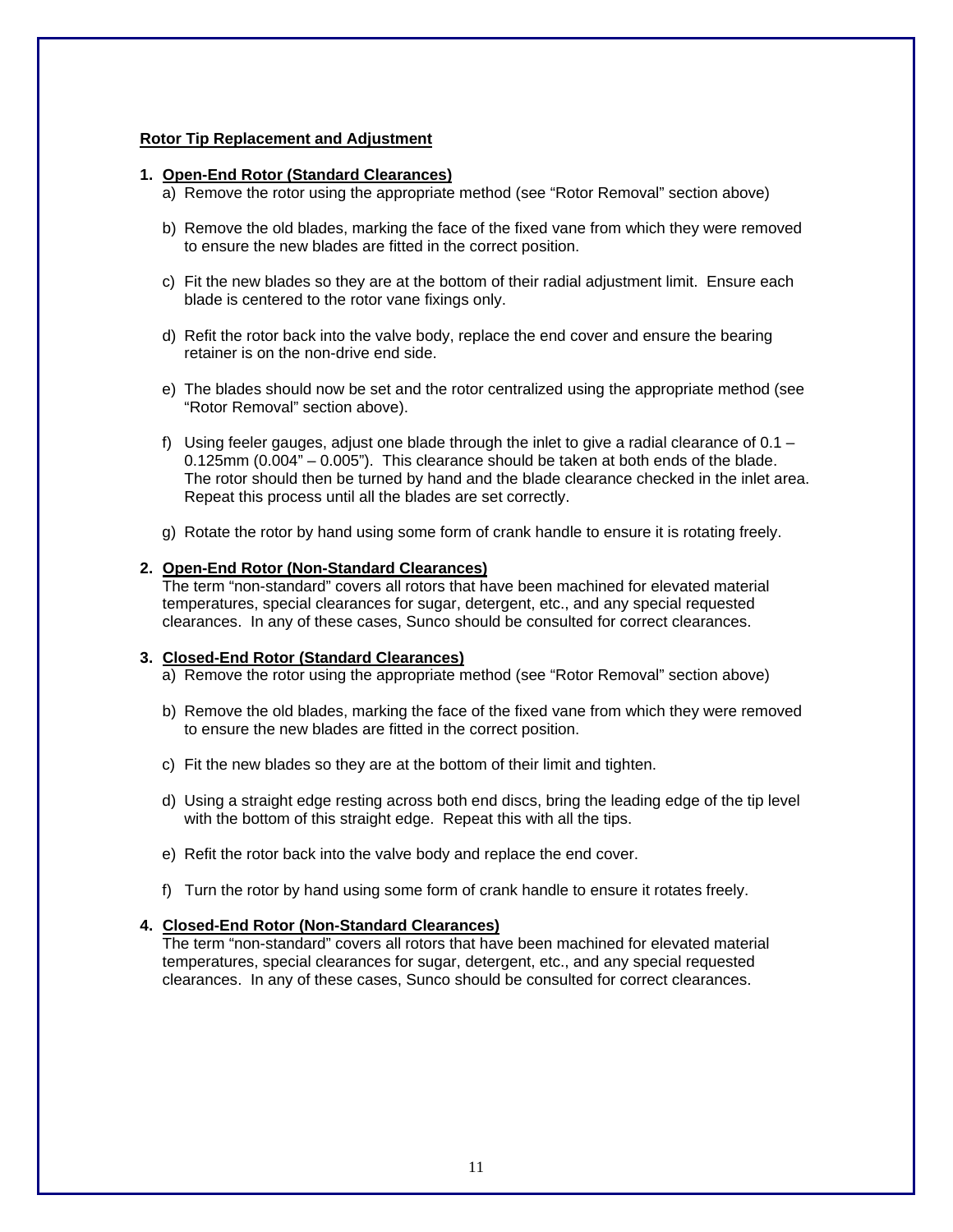#### **Air Purged Glands**

To prevent dust-laden air from penetrating the packing gland and thereby breaking down both the packing and rotor shaft, air purging can be a distinct advantage. This is especially true on abrasive products and on pneumatic conveying applications.

To satisfy these requirements, a phosphor or nylon lantern ring is used and replaces one lipseal. The end cover is drilled and tapped to accommodate a 1/8 BSP connection to which an air supply of 1-2 PSI above the pneumatic conveying line pressure is applied. This allows air to bleed inwardly into the valve thereby eliminating contamination.

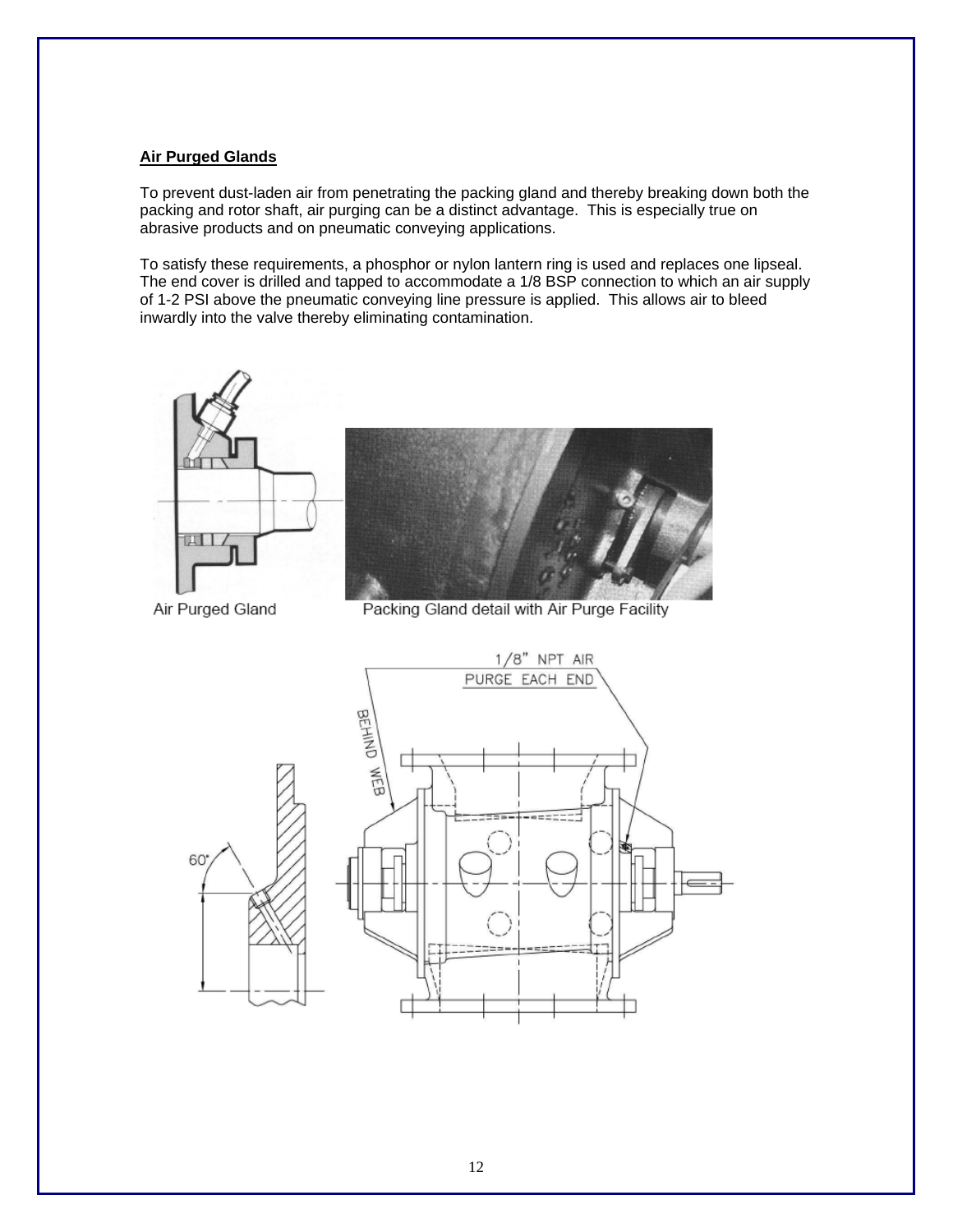#### **Special Remarks**

#### **1. Rotor/Body/End Cover Contact**

It is very important that the rotor, body and end covers do not rub or come in contact with each other. Should this occur, it will cause a screeching and eventually lead to the valve seizing up.

### **2. Air Loss Across Rotary Valves**

By design, it is impossible to provide a rotary airlock that does not pass some air. This is because there needs to be a running clearance of approximately 0.1mm feeler gauge clearance on the diameter, and where applicable, on the length of the rotor. Also once the rotor pockets have been emptied of material, the returning empty rotor pockets will contain some air at the outlet pressure which will be returned up to the inlet.

The amount of air loss across the valve will be directly related to the amount of pressure differential the valve is exposed to.

If a soft plastic sack will be connected to the valve outlet, air will be drawn out, causing the bag to be drawn into the valve. To prevent occurrences like this, it is necessary to support the sack internally and to also provide air inlet vent holes around the collar to maintain the sack at atmospheric pressure.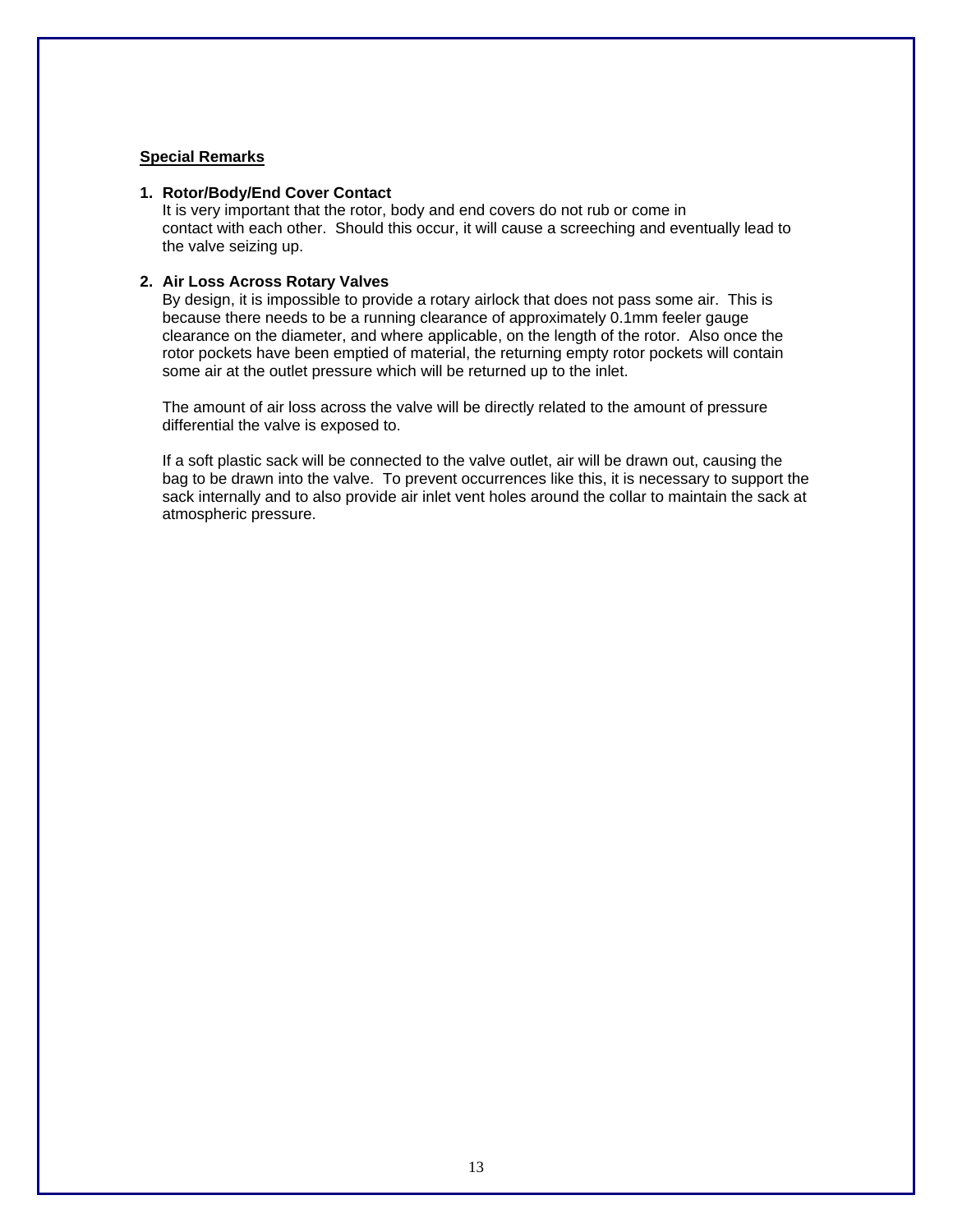### **SPARE PARTS LIST**

| Item                    | <b>Description</b>             | Part No.       |
|-------------------------|--------------------------------|----------------|
| 1                       | <b>Body</b>                    | $*$ -005-1     |
| $\overline{\mathbf{c}}$ | Rotor                          | $*-006-2$      |
| 3                       | <b>End Cover</b>               | $*$ -007-3     |
| 4                       | <b>Gland Follower</b>          | $*$ -008-4     |
| 5                       | <b>Bearing Locating Washer</b> | $*-009-5$      |
| $\,6$                   | <b>Ball Bearing</b>            | $* -010 - 6$   |
| 7                       | Box of Gland Packing           | $*$ -011-7     |
| 8                       | <b>End Cover Bolt</b>          | $* -012 - 8$   |
| 9                       | <b>Gland Tensioning Bolt</b>   | $* -013-9$     |
| 10                      | <b>Mounting Bolt</b>           | $* -014 - 10$  |
| 11                      | Rotor Locating Washer          | $* -015 - 11$  |
| 12                      | Disc Spring, Non-Drive End     | $* -016 - 12a$ |
| 13                      | Disc Spring, Drive-End         | $* -016 - 12b$ |
| 14                      | <b>Motor Plate</b>             | $* -017 - 13$  |
| 15                      | Gearbox                        | $* -018 - 14$  |
| 16                      | Motor Sprocket                 | $* -019 - 15$  |
| 17                      | Valve Sprocket                 | $* -020 - 16$  |
| 18                      | Motor Bushing                  | $* -021 - 17$  |
| 19                      | Valve Bushing                  | $*-022-18$     |
| 20                      | Chain                          | $*-023-21$     |
| 21                      | Key                            | $*$ -024-22    |
| 22                      | Guard                          | $*-025-23$     |
| 23                      | Backplate                      | $*-026-24$     |
| 24                      | Motor                          | $*-027-25$     |
| 25                      | Washer                         | $*-028-26$     |
| 26                      | Circlip                        | $*-029-27$     |
| 27                      | Key                            | $*-030-001$    |
| 28-30                   | Washer                         | $*-031-002$    |
| 31                      | Zero Speed Switch              | ZSS-033-31     |

#### **Notes:**

- 1. The  $(*)$  at the beginning of the part number should be replaced with the size of the valve. For example, the part number for a body for an 8" rotary valve would be P/N 8-005-1, for a 10" rotary valve, it would be 10-005-1, etc.
- 2. When requesting spare parts pricing, customer will need to provide a unit serial number, Sunco sales order number or past purchase order to ensure the correct materials of construction.
- 3. Contact Sunco for pricing and delivery.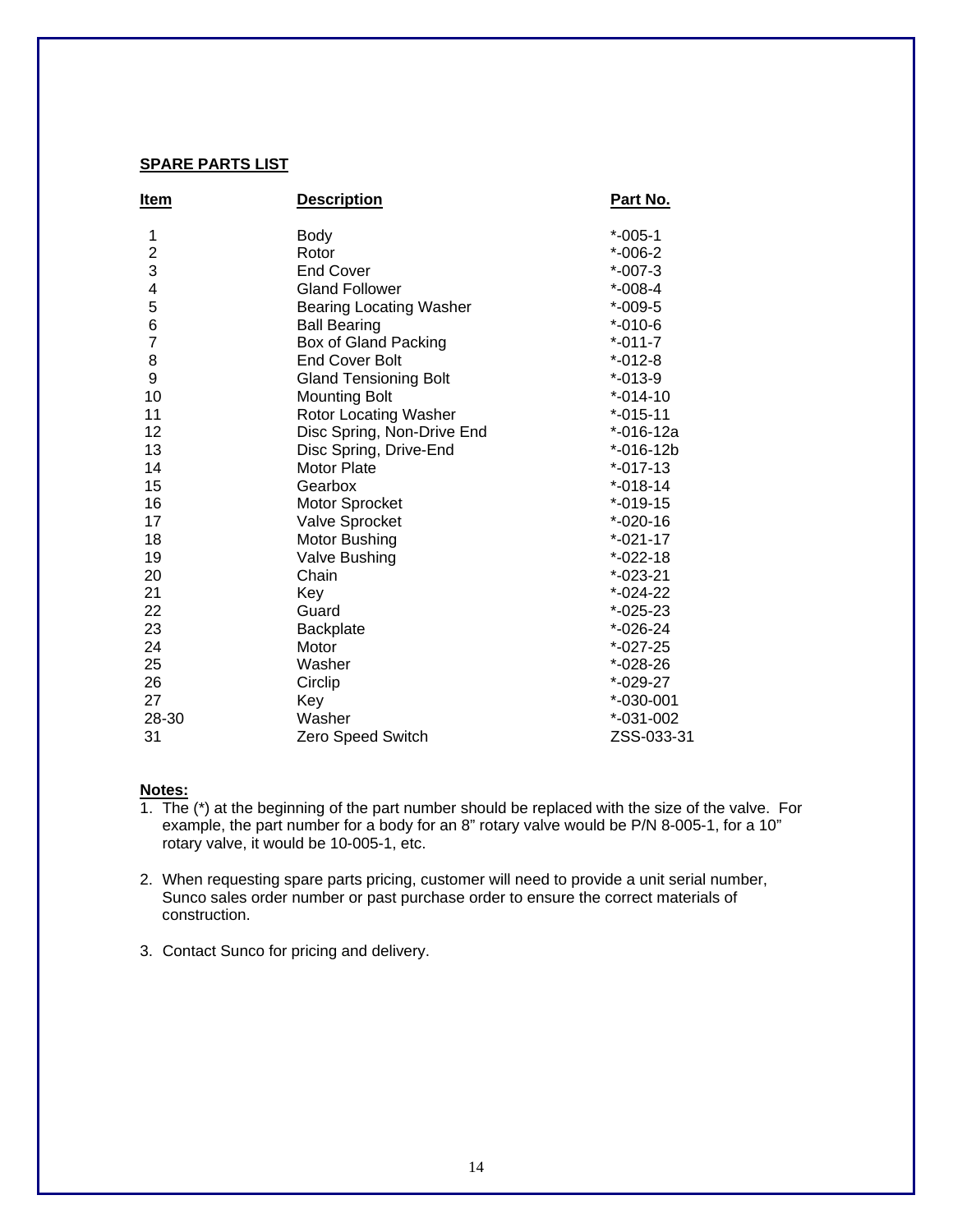#### **Troubleshooting Guide**

#### **Motor Problems**

- 1. If a motor fails to run, check to see if the power supply is available and sufficient at the motor against that specified on the nameplate. Also check the wiring connectors, overloads, etc., and reset or replace if necessary
- 2. The motor may also be burnt out and in need of rewinding or rewiring.
- 3. Motor failure can be caused by no oil in the gearbox. If so, the gear or gearbox may need to be replaced.
- 4. Motor may be using greater amperage than nameplate. Disconnect chain drive and run gearmotor to assess whether additional loading is from the gearbox. If from the valve, check the clearance or product. If the gearbox is suspect, contact Sunco.
- 5. Motor or drive noise can result from insufficient oil in gearbox and/or lubrication on the chain. Check chain alignment and chain clearance within the guard. If the noise is from the gearbox, contact Sunco.

#### **Rotary Valve Problems**

- 1. If noise is coming from the valve, check clearances and centralize or clean valve internals.
- 2. Valve direction must be clockwise. Rotary Valve should NOT be installed at an incline as this may inhibit performance and will void the warranty.
- 3. Valve screeching can also be due to the type of product being handled. While although environmentally troublesome, is not detrimental to the valve.
- 4. Leaking glands can be caused by a lack of maintenance resulting in dusting. To repair, take out existing packing, thoroughly clean housing and re-pack with new packing as per manual.

#### **Operational Problems**

1. If throughput is not being maintained, check the valve speed and valve clearances and adjust and replace as required. If the problems persist, check the rotor pockets to see if they are being emptied and the rotor is clean.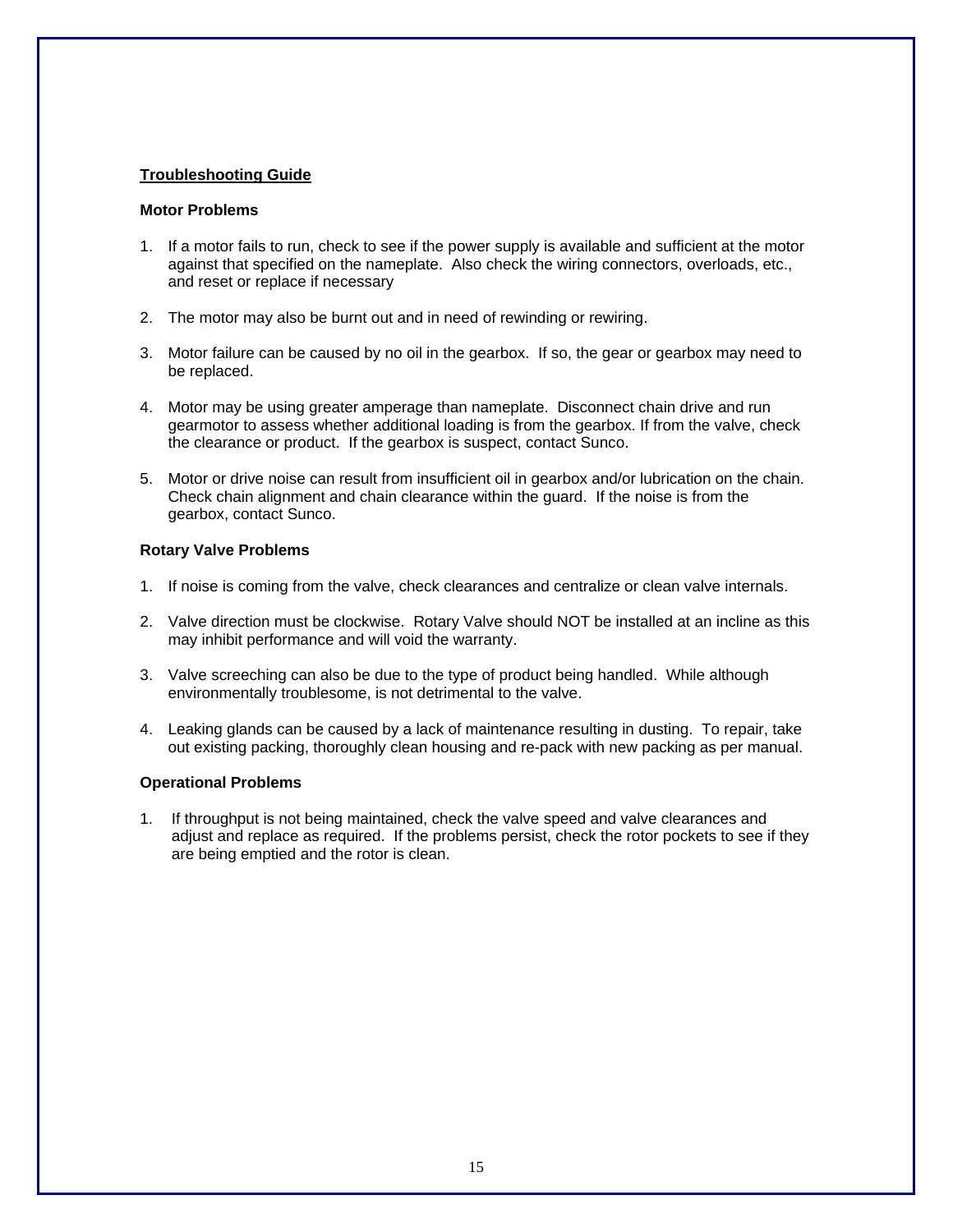## **VALVE DATA SHEET**

| Phone:                                                                  |                                                                                   |  |  |  |  |  |  |  |  |  |  |  |  |  |  |
|-------------------------------------------------------------------------|-----------------------------------------------------------------------------------|--|--|--|--|--|--|--|--|--|--|--|--|--|--|
| <b>Application Details:</b>                                             |                                                                                   |  |  |  |  |  |  |  |  |  |  |  |  |  |  |
|                                                                         |                                                                                   |  |  |  |  |  |  |  |  |  |  |  |  |  |  |
|                                                                         | Bulk Density: ____________<br>Temperature: ______ (Max) _____ (Min)               |  |  |  |  |  |  |  |  |  |  |  |  |  |  |
|                                                                         | Particle Size: _____________ Moisture Content: _____                              |  |  |  |  |  |  |  |  |  |  |  |  |  |  |
|                                                                         | Material Is: Abrasive: ___ Adhesive: ___ Corrosive: ___ Free Flowing: ___         |  |  |  |  |  |  |  |  |  |  |  |  |  |  |
|                                                                         | Sticky: ___ Explosive: ___ Other: ______________________                          |  |  |  |  |  |  |  |  |  |  |  |  |  |  |
| Feed Rate Required: _______ LB/HR ________ FT <sup>3</sup> /HR          |                                                                                   |  |  |  |  |  |  |  |  |  |  |  |  |  |  |
| <b>System Details:</b>                                                  |                                                                                   |  |  |  |  |  |  |  |  |  |  |  |  |  |  |
|                                                                         | Pressure or Vacuum Above Valve: __________ (Operating) _______ (Maximum)          |  |  |  |  |  |  |  |  |  |  |  |  |  |  |
| Pressure or Vacuum Below Valve: _________ (Operating) _______ (Maximum) |                                                                                   |  |  |  |  |  |  |  |  |  |  |  |  |  |  |
|                                                                         |                                                                                   |  |  |  |  |  |  |  |  |  |  |  |  |  |  |
|                                                                         |                                                                                   |  |  |  |  |  |  |  |  |  |  |  |  |  |  |
| Construction:                                                           |                                                                                   |  |  |  |  |  |  |  |  |  |  |  |  |  |  |
|                                                                         | Materials of Construction: Housing: _____________ Rotor __________ Tips _________ |  |  |  |  |  |  |  |  |  |  |  |  |  |  |
|                                                                         | Electrical Requirements: ________ Voltage ________ Ph ________ Hz                 |  |  |  |  |  |  |  |  |  |  |  |  |  |  |
| Motor Requirements: TEFC ________ Exp. Proof ________ Class/Div. ______ |                                                                                   |  |  |  |  |  |  |  |  |  |  |  |  |  |  |
| <b>Other Required Options:</b>                                          | <u> 1980 - Jan Alexandro Alexandro III e ale</u>                                  |  |  |  |  |  |  |  |  |  |  |  |  |  |  |

 **Sunco Powder Systems, Inc.**  1683 Rock Hill Highway • Lancaster, SC 29720 Ph: 704-545-3922 • Fax: 803-675-5528 Website: www.suncopowder.com E-Mail: info@suncopowder.com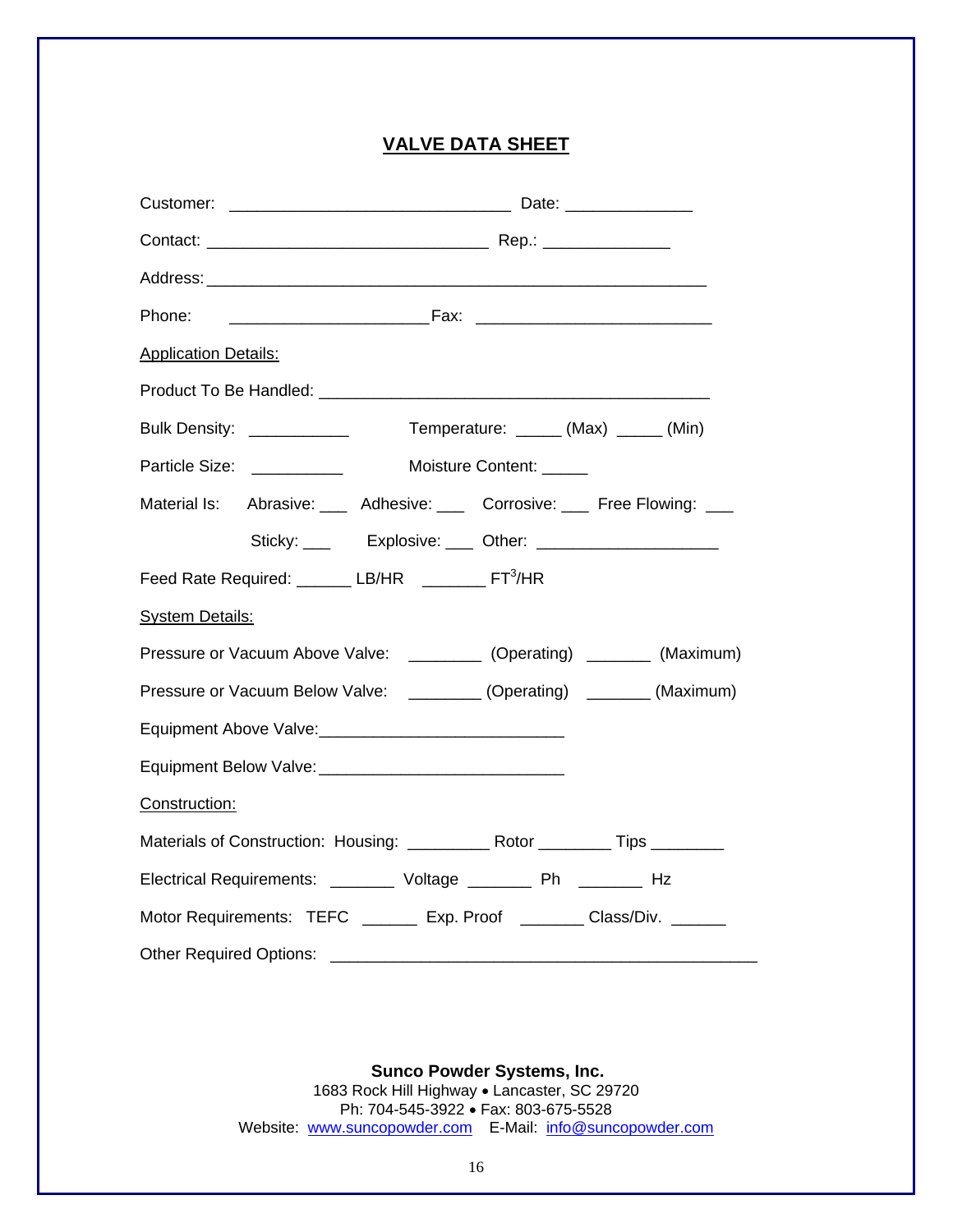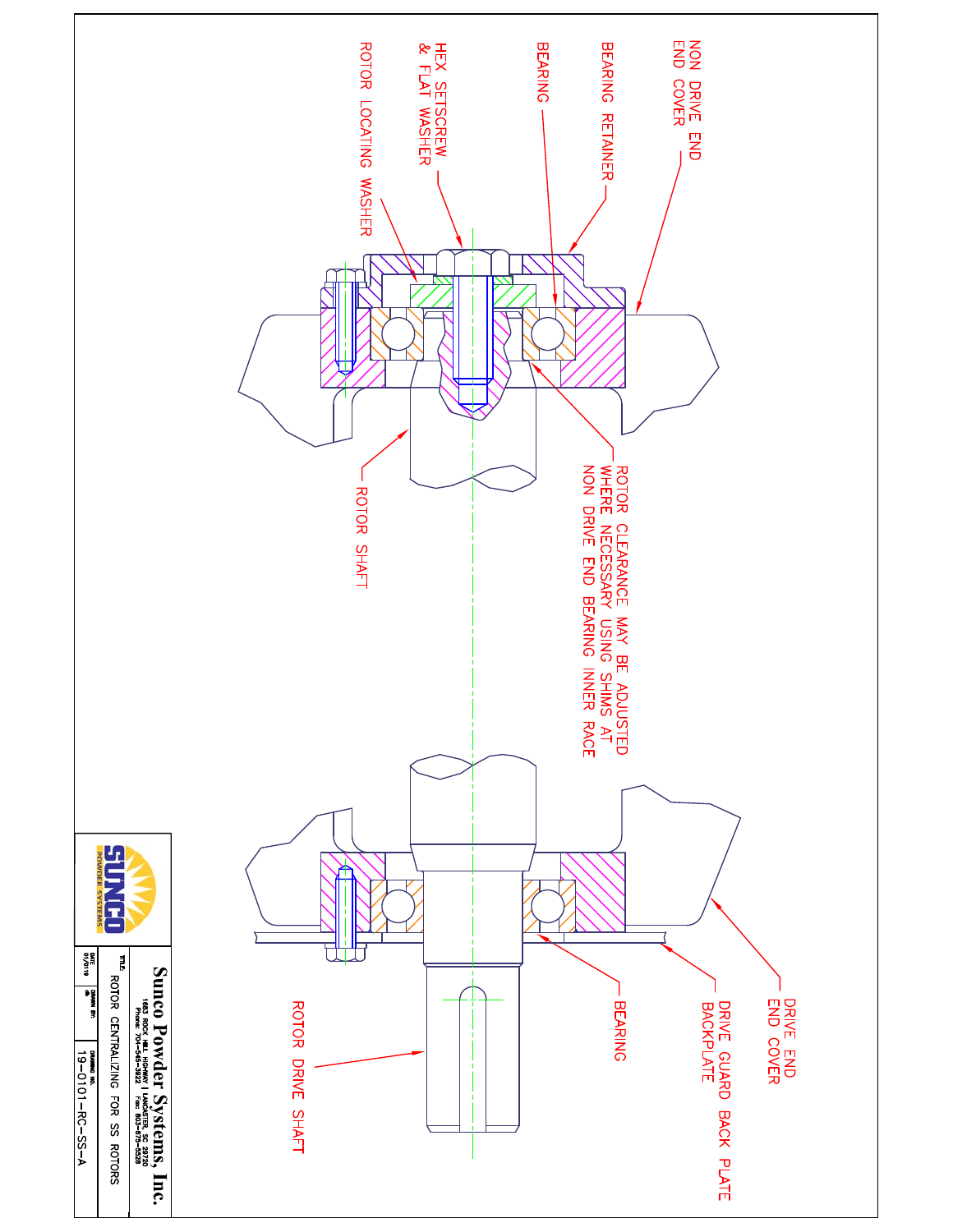